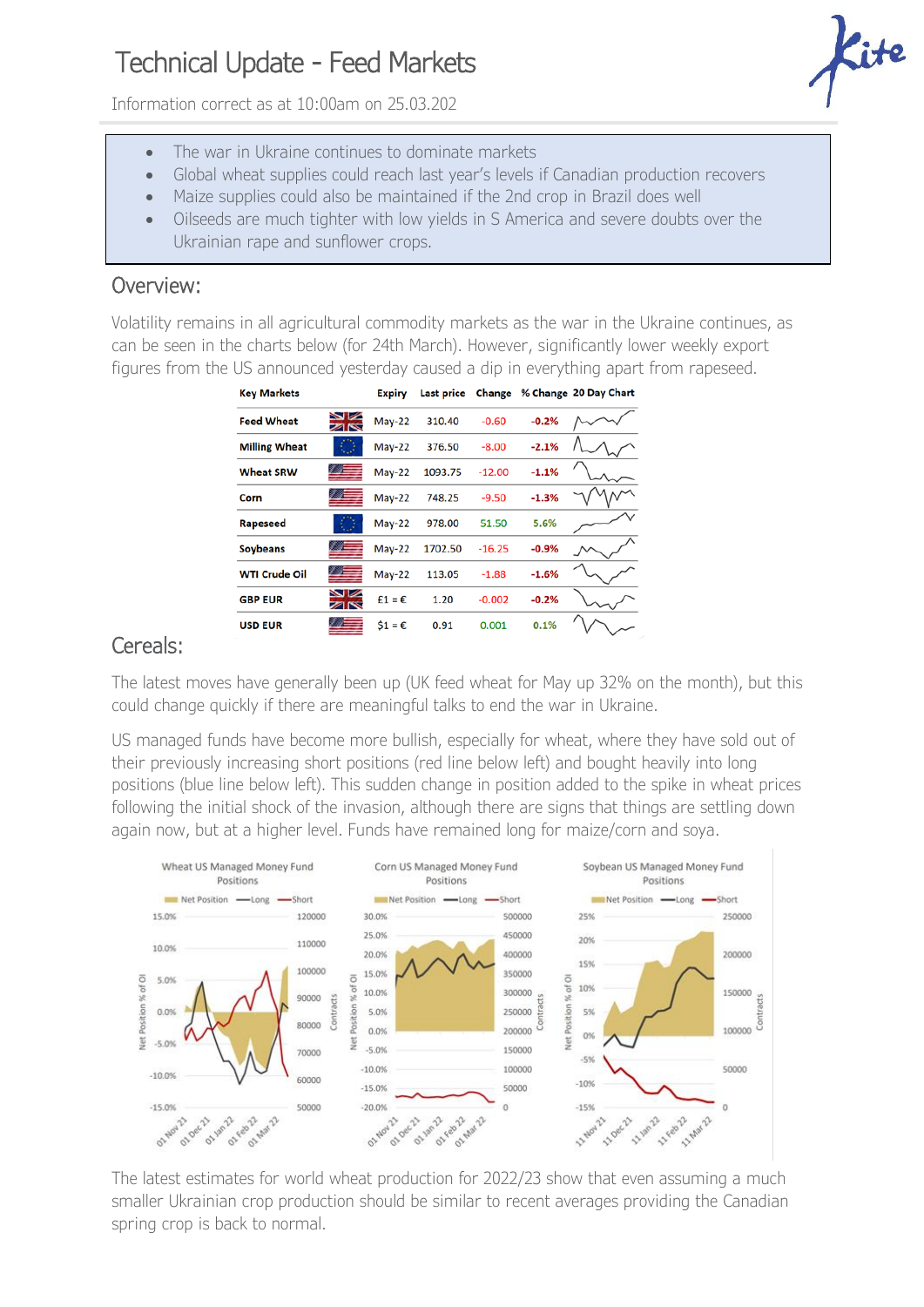It is thought that Russian wheat will still be bought by Egypt and other African countries as well as India and China.

The La Nina weather pattern in the Americas is easing and there have been good rains in Brazil and southern/central US which has improved the prospects for their winter wheat crop, although it is still early days.

Prospects for the Brazilian 2nd maize/corn crop have improved significantly with recent good rains. The latest forecast is for a 26MT increase in production compared with last year's drought damaged crop. If this forecast was to come about it would go a long way to balancing the expected significant reduction in the Ukrainian maize production.

EU and UK wheat crops have come out of the winter looking good and despite the hike in fertiliser prices there is optimism for a good crop overall. However, even with a good UK wheat crop the reduction in Ukrainian wheat and maize production means that the UK will not be a net exporter and this will support wheat and barley prices.

Taking everything into account, and assuming reasonable weather in the key growing areas of the world the overall outlook for cereals is not too bad.

UK May 2022 wheat is around £310/t and November wheat is around £250-260/t.

The CRM advice is to keep at around 50% cover for next season and keep a close eye on weather in north and south America particularly over the next few months.

## Oilseeds:

High crude oil prices are still driving the vegetable oil markets. Brent Crude for May went to almost \$140/barrel as the Russian invasion of the Ukraine started, then dropped back but has now increased to \$122/barrel again.

The harvest in Brazil is around 70% complete and much lower yields are being reported, reducing overall output and causing further demand for US soyabeans, particularly from China. Argentina had temporarily stopped exporting soya beans so they could increase export taxes from 31% to 33%. Having done so they are now exporting again.

US exports are still rising and are close to the already revised USDA forecast of around 57MT for the season and there is still around 6 months to go. All this means that soyabean ending stocks are getting tighter with the latest forecast for US to be the lowest since 2013/14.

Until now the other main factor affecting markets for the current season was the severe reduction in the 2021 Canadian canola crop. Now the likely reduction in OSR and sunflower oil and meal from the Ukraine is driving prices higher for this year and next.

EU imports of rapeseed from the Ukraine are around 1.5-2MT/yr, usually during the autumn/early winter. It is looking increasingly likely that this year's supply will be significantly down, if there is any at all.